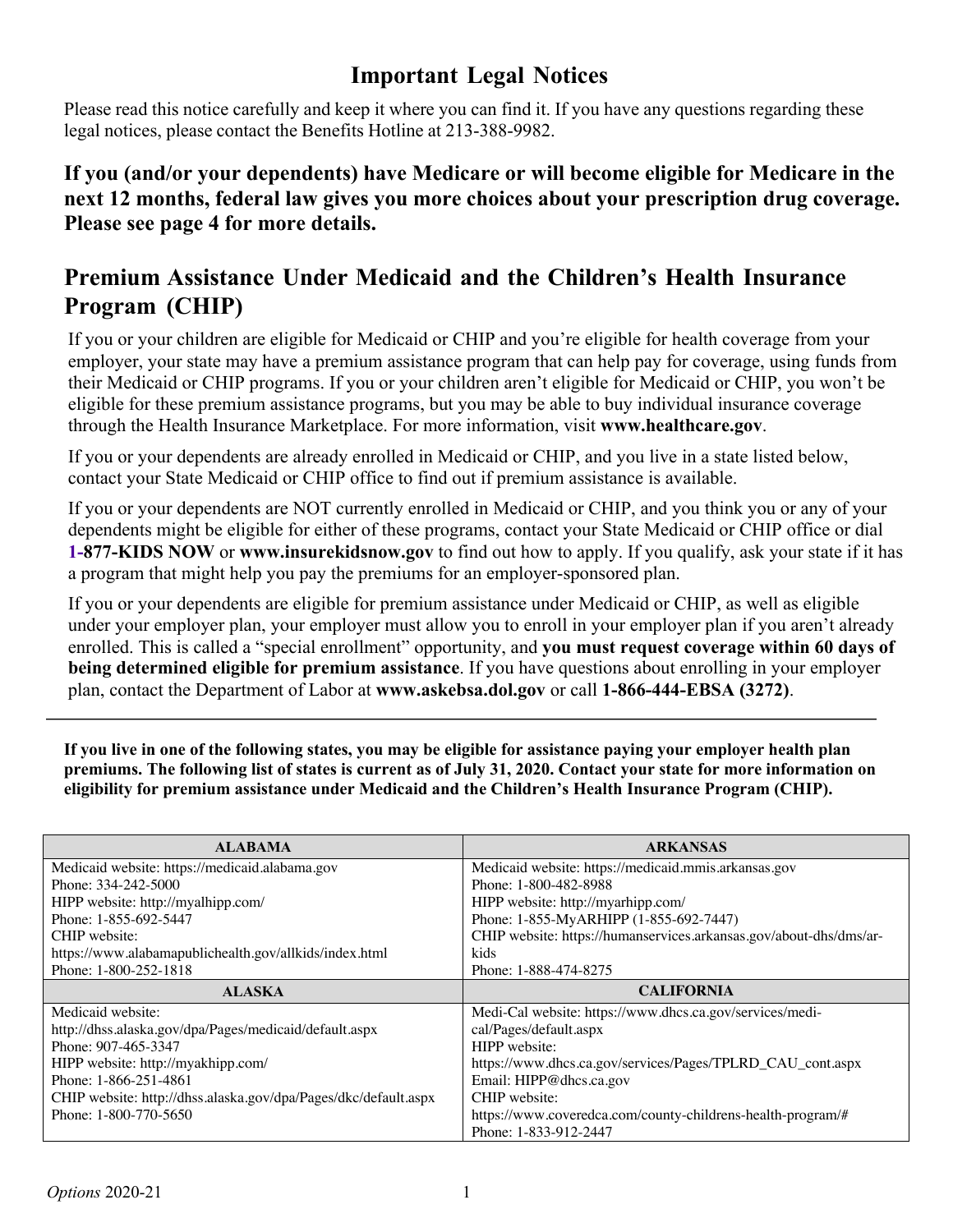| <b>COLORADO</b>                                                                                               | <b>MASSACHUSETTS</b>                                                                        |  |  |
|---------------------------------------------------------------------------------------------------------------|---------------------------------------------------------------------------------------------|--|--|
| Medicaid website: https://www.healthfirstcolorado.com/                                                        | Medicaid website: https://www.mass.gov/topics/masshealth                                    |  |  |
| Phone: 1-800-221-3943/ State Relay 711                                                                        | Phone: 1-800-841-2900                                                                       |  |  |
| HIPP website: https://www.colorado.gov/pacific/hcpf/health-<br>insurance-buy-program                          | HIPP website: https://www.mass.gov/info-details/masshealth-                                 |  |  |
| Phone: 1-855-692-6442                                                                                         | premium-assistance-pa<br>Phone: 1-800-862-4840                                              |  |  |
| CHIP website: https://www.colorado.gov/pacific/hcpf/child-health-                                             |                                                                                             |  |  |
| plan-plus                                                                                                     |                                                                                             |  |  |
| Phone: 1-800-359-1991/ State Relay 711                                                                        |                                                                                             |  |  |
| <b>FLORIDA</b>                                                                                                | <b>MINNESOTA</b>                                                                            |  |  |
| Medicaid website: https://www.flmedicaidmanagedcare.com/                                                      | Medicaid website: https://mn.gov/dhs/health-care-coverage/                                  |  |  |
| Phone: 1-877-711-3662                                                                                         | HIPP website: https://mn.gov/dhs/people-we-serve/children-and-                              |  |  |
| HIPP website: https://www.flmedicaidtplrecovery.com/<br>flmedicaidtplrecovery.com/hipp/index.html             | families/health-care/health-care-programs/programs-and-<br>services/other-insurance.jsp     |  |  |
| Phone: 1-877-357-3268                                                                                         | Medicaid and HIPP phone: 1-800-657-3739                                                     |  |  |
| <b>GEORGIA</b>                                                                                                | <b>MISSOURI</b>                                                                             |  |  |
| Medicaid website: https://medicaid.georgia.gov/                                                               | Medicaid website: https://mydss.mo.gov/healthcare                                           |  |  |
| Phone: 1-877-423-4746                                                                                         | Phone: 573-751-3425                                                                         |  |  |
| HIPP website: https://medicaid.georgia.gov/health-insurance-                                                  | HIPP website:                                                                               |  |  |
| premium-payment-program-hipp<br>Phone: 678-564-1162 ext. 2131                                                 | http://www.dss.mo.gov/mhd/participants/pages/hipp.htm<br>Phone: 573-751-2005                |  |  |
| CHIP website: https://dch.georgia.gov/peachcare-kids                                                          |                                                                                             |  |  |
| Phone: 1-877-427-3224                                                                                         |                                                                                             |  |  |
| <b>INDIANA</b>                                                                                                | <b>MONTANA</b>                                                                              |  |  |
| Medicaid website: https://www.in.gov/medicaid/                                                                | Medicaid website:                                                                           |  |  |
| Phone: 1-800-457-4584                                                                                         | http://dphhs.mt.gov/MontanaHealthcarePrograms/memberservices                                |  |  |
| CHIP: https://www.in.gov/medicaid/members/174.htm<br>Phone: 1-800-889-9949                                    | CHIP website: http://dphhs.mt.gov/HMK<br>Medicaid and CHIP phone: 1-800-362-8312            |  |  |
| <b>IOWA</b>                                                                                                   | <b>NEBRASKA</b>                                                                             |  |  |
| Medicaid website: https://dhs.iowa.gov/ime/members                                                            | Medicaid website: http://www.ACCESSNebraska.ne.gov                                          |  |  |
| Phone: 1-800-338-8366                                                                                         | Phone: 1-855-632-7633                                                                       |  |  |
| CHIP (Hawki) Website: http://dhs.iowa.gov/Hawki                                                               |                                                                                             |  |  |
| Phone: 1-800-257-8563                                                                                         |                                                                                             |  |  |
| <b>KANSAS</b>                                                                                                 | <b>NEVADA</b>                                                                               |  |  |
| Medicaid website: https://www.kancare.ks.gov/home                                                             | Medicaid website: http://dhcfp.nv.gov                                                       |  |  |
| Phone: 1-800-792-4884                                                                                         | HIPP website: http://dhcfp.nv.gov/pgms/CPT/HIPP/<br>Medicaid and HIPP phone: 1-800-992-0900 |  |  |
| <b>KENTUCKY</b>                                                                                               | <b>NEW HAMPSHIRE</b>                                                                        |  |  |
| Medicaid website:                                                                                             | Medicaid website: https://www.dhhs.nh.gov/ombp/medicaid/index.htm                           |  |  |
| https://chfs.ky.gov/agencies/dms/Pages/default.aspx                                                           | Phone: 1-800-852-3345, ext. 4344                                                            |  |  |
| Phone: 1-800-633-4227                                                                                         | HIPP website: https://www.dhhs.nh.gov/oii/hipp.htm                                          |  |  |
| HIPP website:                                                                                                 | Phone: 1-800-852-3345, ext. 5218                                                            |  |  |
| https://chfs.ky.gov/agencies/dms/member/Pages/kihipp.aspx<br>Phone: 1-855-459-6328                            |                                                                                             |  |  |
| CHIP website: https://kidshealth.ky.gov/Pages/index.aspx                                                      |                                                                                             |  |  |
| Phone: 1-877-524-4718                                                                                         |                                                                                             |  |  |
| <b>LOUISIANA</b>                                                                                              | <b>NEW JERSEY</b>                                                                           |  |  |
| Medicaid website: www.medicaid.la.gov                                                                         | Medicaid website:                                                                           |  |  |
| Phone: 1-888-342-6207                                                                                         | http://www.state.nj.us/humanservices/dmahs/clients/medicaid/                                |  |  |
| HIPP website: www.ldh.la.gov/lahipp<br>Phone: 1-855-618-5488                                                  | Phone: 1-800-356-1561<br>CHIP Website: http://www.njfamilycare.org/index.html               |  |  |
|                                                                                                               | Phone: 1-800-701-0710                                                                       |  |  |
| <b>MAINE</b>                                                                                                  | <b>NEW YORK</b>                                                                             |  |  |
| Medicaid website:                                                                                             | Medicaid website: https://www.health.ny.gov/health_care/medicaid/                           |  |  |
| https://www.maine.gov/dhhs/ofi/applications-forms                                                             | Phone: 1-800-541-2831                                                                       |  |  |
| Phone: 1-855-797-4357 TTY: Maine relay 711<br>HIPP website: https://www.maine.gov/dhhs/ofi/applications-forms |                                                                                             |  |  |
| Phone: 1-800-977-6740 TTY: Maine relay 711                                                                    |                                                                                             |  |  |
| CHIP website: https://www.maine.gov/dhhs/oms/mainecare-                                                       |                                                                                             |  |  |
| options/children                                                                                              |                                                                                             |  |  |
| Phone: 1-855-797-4357                                                                                         |                                                                                             |  |  |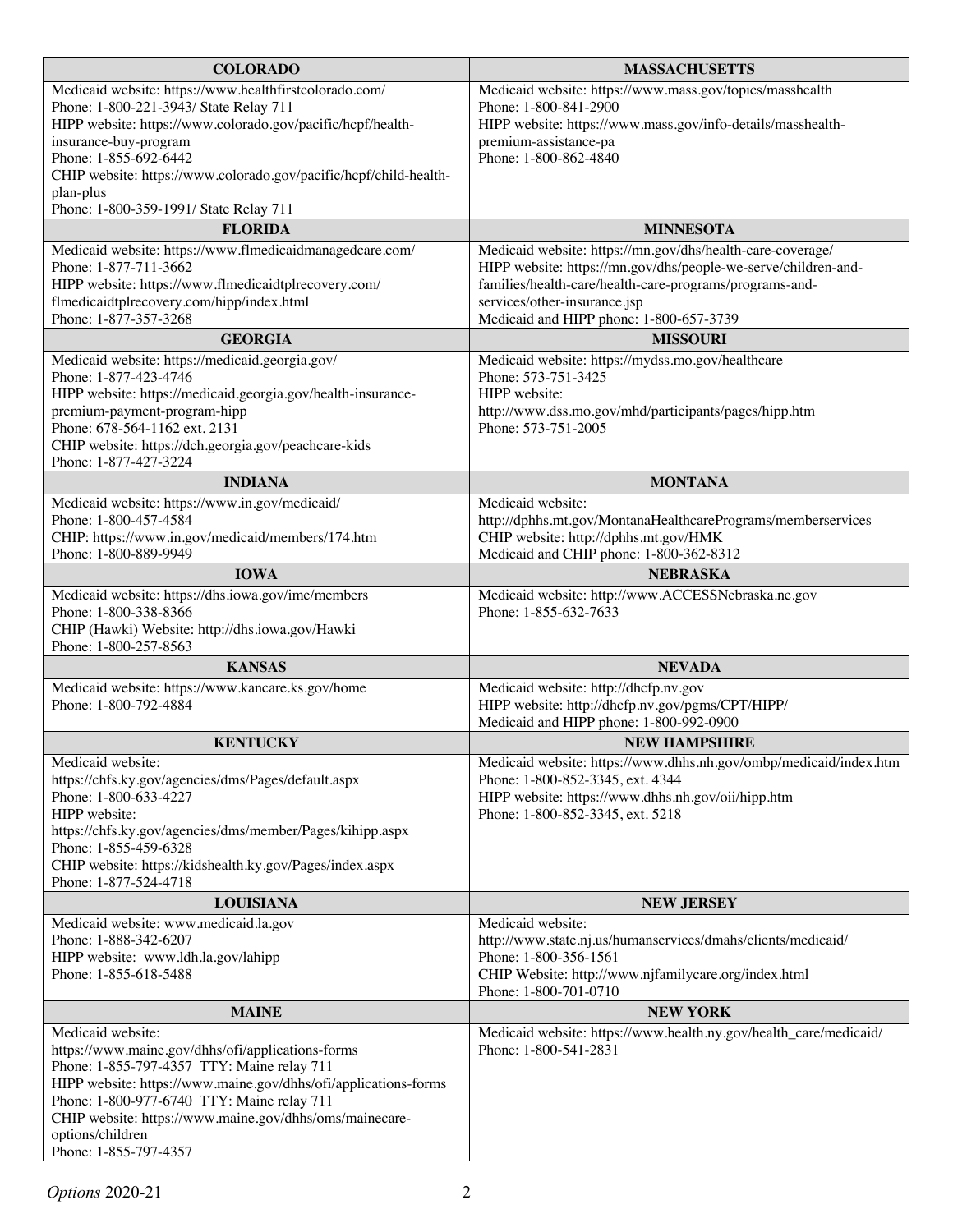| <b>NORTH CAROLINA</b>                                                           | <b>TEXAS</b>                                                                             |  |  |
|---------------------------------------------------------------------------------|------------------------------------------------------------------------------------------|--|--|
| Medicaid website: https://medicaid.ncdhhs.gov/                                  | Medicaid website: https://hhs.texas.gov/services/health/medicaid-chip                    |  |  |
| Phone: 919-855-4100                                                             | Phone: 1-800-252-8263                                                                    |  |  |
| HIPP website: https://medicaid.ncdhhs.gov/beneficiaries/get-                    | HIPP website: http://gethipptexas.com/                                                   |  |  |
| started/find-programs-and-services/health-insurance-premium-                    | Phone: 1-800-440-0493                                                                    |  |  |
| payment-program<br>Phone: 1-855-696-2447                                        |                                                                                          |  |  |
| <b>NORTH DAKOTA</b>                                                             | <b>UTAH</b>                                                                              |  |  |
| Medicaid website:                                                               | Medicaid website: https://medicaid.utah.gov/                                             |  |  |
| http://www.nd.gov/dhs/services/medicalserv/medicaid/                            | Phone: 1-800-662-9651                                                                    |  |  |
| Phone: 1-844-854-4825                                                           | CHIP website: https://health.utah.gov/chip                                               |  |  |
| CHIP website: https://www.nd.gov/dhs/services/medicalserv/chip/                 | Phone: 1-877-543-7669                                                                    |  |  |
| <b>OKLAHOMA</b>                                                                 | <b>VERMONT</b>                                                                           |  |  |
| Medicaid website: http://www.insureoklahoma.org                                 | Medicaid website: https://www.greenmountaincare.org/                                     |  |  |
| Phone: 1-888-365-3742                                                           | Phone: 1-800-250-8427                                                                    |  |  |
| <b>OREGON</b>                                                                   | <b>VIRGINIA</b>                                                                          |  |  |
| Medicaid website: https://healthcare.oregon.gov/Pages/index.aspx                | Medicaid website: https://coverva.org/medicaid/ or                                       |  |  |
| Phone: 1-800-699-9075                                                           | https://www.dmas.virginia.gov/#/index                                                    |  |  |
| HIPP website: https://www.oregon.gov/dhs/BUSINESS-                              | Phone: 1-855-242-8282                                                                    |  |  |
| SERVICES/OPAR/Pages/tpl-hipp.aspx                                               | HIPP website: https://www.coverva.org/hipp/                                              |  |  |
|                                                                                 | Phone: 1-800-432-5924                                                                    |  |  |
| <b>PENNSYLVANIA</b>                                                             | <b>WASHINGTON</b>                                                                        |  |  |
| Medicaid website:                                                               | Medicaid website: https://www.hca.wa.gov/                                                |  |  |
| https://www.dhs.pa.gov/Services/Assistance/Pages/Medical-                       | Phone: 1-800-562-3022                                                                    |  |  |
| Assistance.aspx                                                                 | HIPP website: https://www.hca.wa.gov/health-care-services-                               |  |  |
| HIPP website:<br>https://www.dhs.pa.gov/providers/Providers/Pages/Medical/HIPP- | supports/program-administration/premium-payment-program                                  |  |  |
| Program.aspx                                                                    |                                                                                          |  |  |
| Phone: 1-800-692-7462                                                           |                                                                                          |  |  |
| <b>CHIP</b> Website:                                                            |                                                                                          |  |  |
| https://www.dhs.pa.gov/providers/Providers/Pages/PROMISE-Chip-                  |                                                                                          |  |  |
| Enrollment.aspx                                                                 |                                                                                          |  |  |
| Phone: 1-800-986-5437                                                           |                                                                                          |  |  |
| <b>RHODE ISLAND</b>                                                             | <b>WEST VIRGINIA</b>                                                                     |  |  |
| Medicaid website: http://www.eohhs.ri.gov/                                      | Medicaid website: https://dhhr.wv.gov/bms/Pages/default.aspx                             |  |  |
| Phone: 1-855-697-4347, or 401-462-0311 (Direct RIte Share Line)                 | HIPP website: https://mywvhipp.com                                                       |  |  |
|                                                                                 | Phone: 1-855-MyWVHIPP (1-855-699-8447)                                                   |  |  |
|                                                                                 | CHIP website: https://chip.wv.gov/Pages/default.aspx                                     |  |  |
|                                                                                 | Phone: 1-877-WVA-CHIP (1-877-982-2447)                                                   |  |  |
| <b>SOUTH CAROLINA</b>                                                           | <b>WISCONSIN</b>                                                                         |  |  |
| Medicaid website: https://www.scdhhs.gov                                        | Medicaid website:                                                                        |  |  |
| Phone: 1-888-549-0820                                                           | https://www.dhs.wisconsin.gov/badgercareplus/p-10095.htm                                 |  |  |
| <b>SOUTH DAKOTA</b>                                                             | Phone: 1-800-362-3002                                                                    |  |  |
|                                                                                 |                                                                                          |  |  |
|                                                                                 | <b>WYOMING</b>                                                                           |  |  |
| Medicaid website: https://dss.sd.gov/medicaid/<br>Phone: 605-773-4678           | Medical website: https://health.wyo.gov/healthcarefin/medicaid/<br>Phone: 1-800-251-1269 |  |  |

To see if any other states have added a premium assistance program since July 31, 2020, or for more information on special enrollment rights, contact either:

| U.S. Department of Labor                         | U.S. Department of Health and Human Services |  |
|--------------------------------------------------|----------------------------------------------|--|
| <b>Employee Benefits Security Administration</b> | Centers for Medicare & Medicaid Services     |  |
|                                                  |                                              |  |
| www.dol.gov/agencies/ebsa                        | www.cms.hhs.gov                              |  |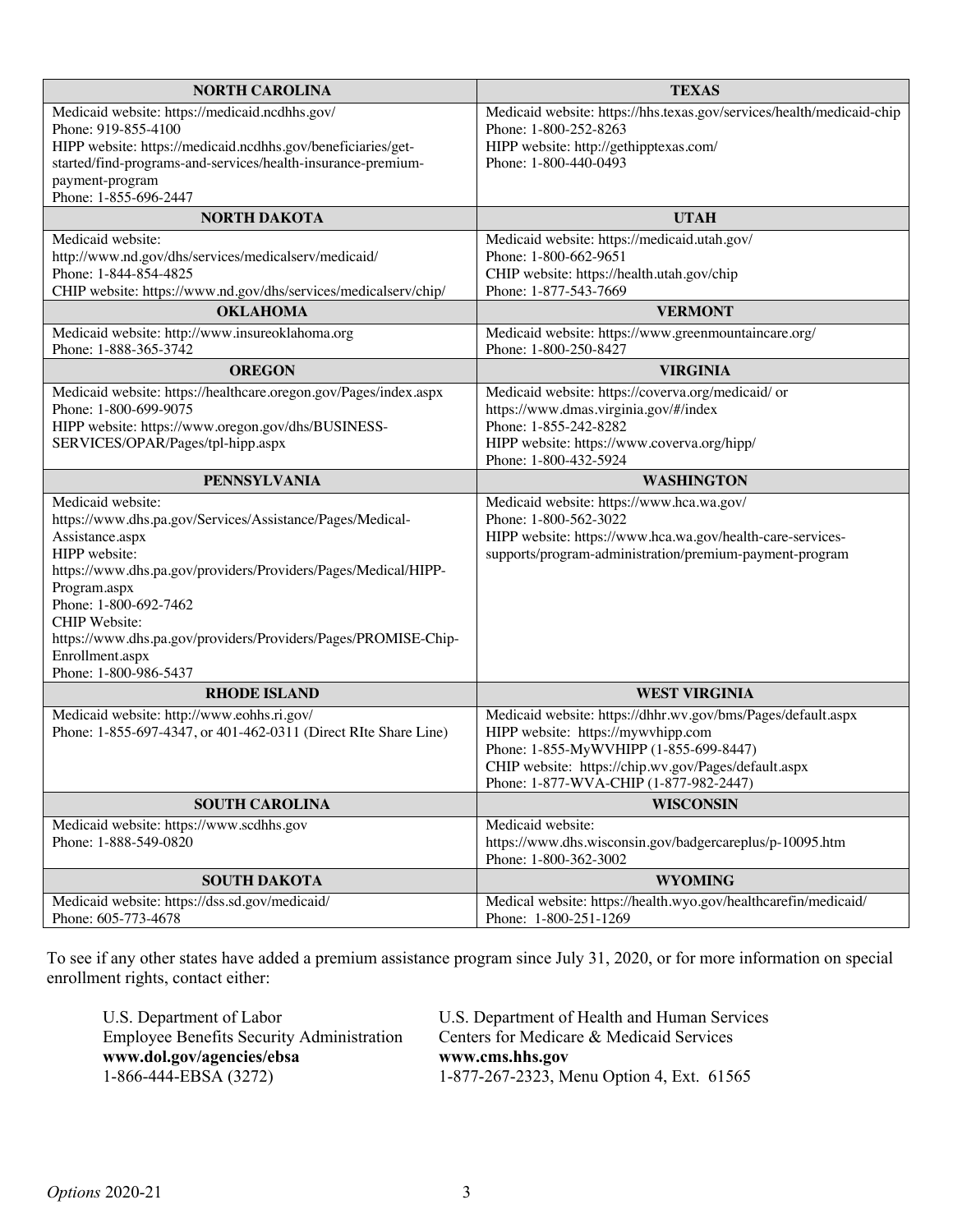# **Medicare Part D Important Notice About Your Prescription Drug Coverage and Medicare**

Please read this notice carefully and keep it where you can find it. This notice provides information about your current prescription drug coverage under the County of Los Angeles (County) *Options* Plan, the prescription drug coverage that will be provided under *Options* as of January 1, 2021, and prescription drug coverage available for individuals with Medicare. It also explains the options you have under Medicare prescription drug coverage and can help you decide whether you want to enroll in this coverage. If you are considering enrolling in a Medicare prescription drug plan, you should compare your current coverage, including which drugs are offered and associated costs for those drugs, with the coverage and costs of the plans offering Medicare prescription drug coverage in your area. At the end of this notice is information about where you can get help to make decisions about your prescription drug coverage.

There are two important facts you need to know about your current coverage and Medicare's prescription drug coverage:

- 1. Medicare prescription drug coverage became available in 2006 to everyone with Medicare. You can get this coverage if you join a Medicare Prescription Drug Plan or join a Medicare Advantage Plan (such as an HMO or PPO) that offers prescription drug coverage. All Medicare prescription drug plans provide at least a standard level of coverage set by Medicare. Some plans may also offer more coverage for a higher monthly premium.
- 2. The County has determined that the prescription drug coverage currently offered under the Kaiser Permanente HMO (Kaiser), UnitedHealthcare (UHC) PPO, UHC HMO and UHC Harmony HMO plans, and the coverage that will be offered under these plans as of January 1, 2021, is on average for all plan participants who participate in any of these health plans expected to pay out as much as the standard Medicare prescription drug coverage will pay, and that such coverage is considered Creditable Coverage. Because all of the health plans available under *Options* provide Creditable Coverage, you may elect any of these coverage options for the 2021 Plan Year and not pay a higher premium (a penalty) if you decide to enroll in a Medicare prescription drug plan on a later date, provided that you do not experience a 63 day break in coverage (as discussed in more detail below).

### **When Are You Eligible to Enroll in a Medicare Prescription Drug Plan?**

You may enroll in a Medicare prescription drug plan when you first become eligible for Medicare and thereafter during each calendar year from October 15th through December 7th.

If you lose your Creditable Coverage under *Options* through no fault of your own, you will also be eligible for a two-month Special Enrollment Period to enroll in a Medicare prescription drug plan.

### **What Happens to Your Current Creditable Coverage if You Decide to Enroll in a Medicare Prescription Drug Plan?**

If you participate in Kaiser or any of the UHC plans, you may: (1) keep your existing coverage without enrolling in a Part D plan; (2) keep your existing coverage and enroll in a Part D plan as a supplement to that coverage; or (3) drop your existing coverage and enroll in a Part D plan. If you elect Medicare Part D coverage as a supplement to your Kaiser coverage, your current coverage will not be affected. Alternatively, if you elect Medicare Part D coverage through Kaiser and also assign Medicare Parts A and B to Kaiser, you will be placed in the Kaiser Sr. Advantage Plan, which will coordinate with Medicare. If you elect Medicare Part D coverage as a supplement to your UHC coverage, UHC will coordinate with Medicare.

If you decide to join a Medicare prescription drug plan and drop your current coverage, you and your dependents would be able to re-enroll in the future during an *Options* open enrollment period.

Please contact the County of Los Angeles Benefits Plan Administrator for more information about what happens to your coverage if you enroll in a Medicare prescription drug plan.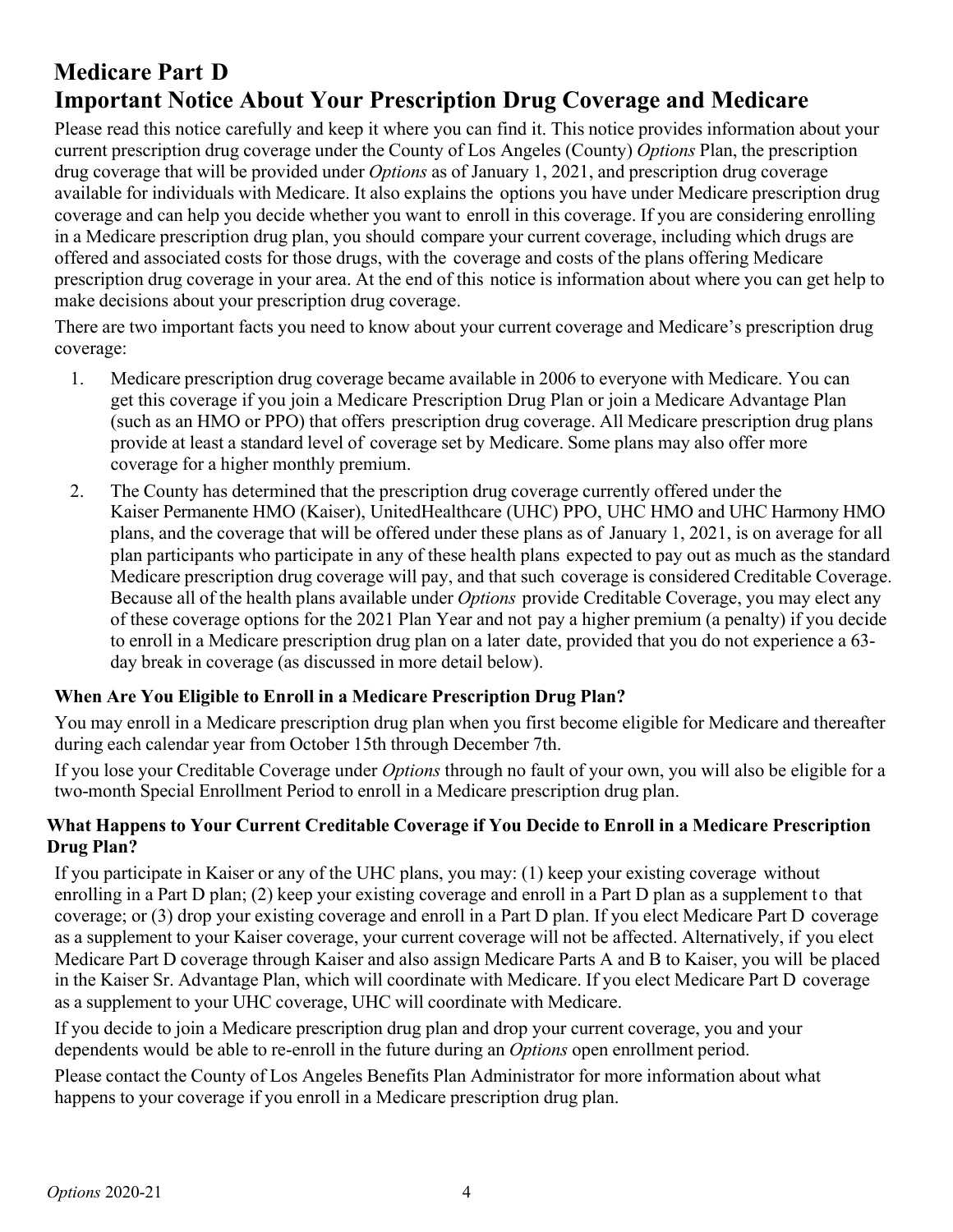### **When Will You Pay a Higher Premium (a Penalty) to Join a Medicare Prescription Drug Plan?**

It is important to note that if you drop or lose your coverage with the County and, although you are eligible to do so, you do not enroll in a Medicare prescription drug plan within 63 continuous days after your current coverage ends, you may pay a higher premium (a penalty) to enroll in a Medicare prescription drug plan on a later date.

If you go 63 continuous days or longer without Creditable Coverage, when you enroll in Medicare prescription drug coverage, your monthly premium may go up by at least 1% of the Medicare base beneficiary premium per month for every month that you did not have such coverage. For example, if you go 19 months without Creditable Coverage, your premium under Medicare may consistently be at least 19% higher than the Medicare base beneficiary premium. You may have to pay this higher premium (a penalty) for as long as you have Medicare prescription drug coverage. Additionally, you may have to wait until the beginning of the next enrollment period for Medicare prescription drug plans (i.e., October 15th) to enroll in the Medicare coverage.

### **For More Information About This Notice or Your Current Prescription Drug Coverage…**

Please contact the County of Los Angeles Benefits Plan Administrator at the address listed below or the Benefits Hotline at the phone number listed below for further information.

**NOTE:** You will receive this notice at other times in the future indicating that you may enroll in Medicare prescription drug coverage. For example, you will receive this notice prior to the next annual enrollment period during which you may enroll in Medicare coverage, and you will also receive a notice if your current prescription drug coverage with the County changes. You may request a copy of this notice by contacting the County of Los Angeles Benefits Plan Administrator at the address or phone number listed below.

### **For More Information About Your Options Under Medicare Prescription Drug Coverage…**

More detailed information about Medicare plans that offer prescription drug coverage is can be found in the "Medicare & You" handbook. If you are eligible for Medicare, you will get a copy of the handbook in the mail every year from Medicare. You may also be contacted directly by Medicare prescription drug plans. For more information about Medicare prescription drug plans:

- Visit**www.medicare.gov**,
- Call your State Health Insurance Assistance Program (see the inside back cover of your copy of the Medicare & You handbook for their telephone number) for personalized help, or
- Call 1-800-MEDICARE (1-800-633-4227). TTY users should call 1-877-486-2048.

For people with limited income and resources, extra help paying for Medicare prescription drug coverage is available. Information about this extra help is available from the Social Security Administration (SSA) online at https://www.ssa.gov/, or you may call them at 1-800-772-1213 (TTY 1-800-325-0778).

Remember to keep this notice. If you enroll in a Medicare drug plan, you may be required to provide a copy of this notice when you join to show that you maintained Creditable Coverage and that you are not **required to pay a higher premium amount for coverage (a penalty).**

Date: **September 15, 2020** Entity providing this Notice: **County of Los Angeles** Contact: **Benefits Plan Administrator** Address: **3333 Wilshire Boulevard, Suite 1000, Los Angeles, CA 90010** Benefits Hotline: **213-388-9982**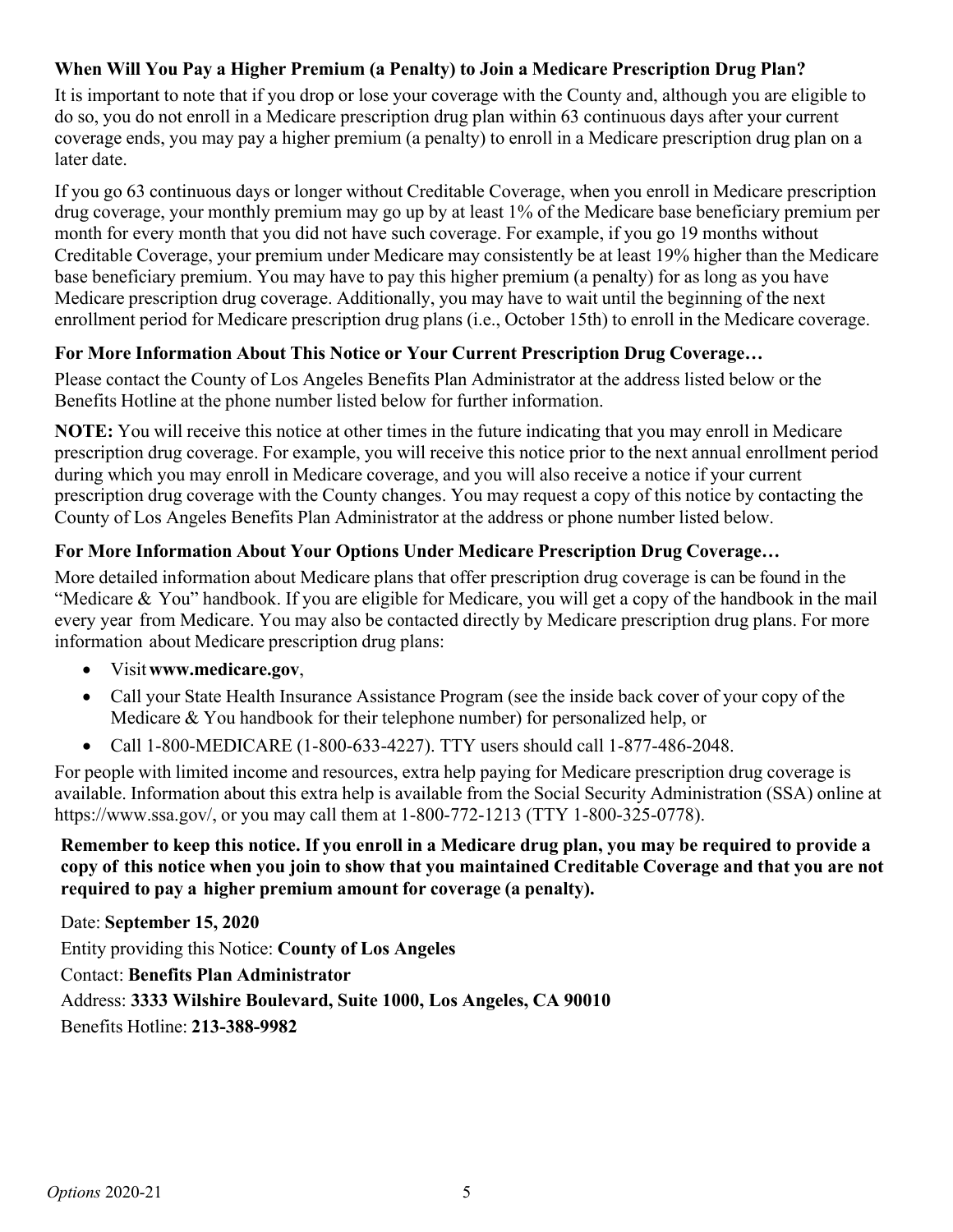## **General Information**

The Patient Protection and Affordable Care Act ("Healthcare Reform") requires the County to distribute this informational notice. When key parts of Healthcare Reform took effect in 2014, the Health Insurance Marketplace was established where individuals could purchase health coverage. Government subsidies are available for certain individuals who purchase coverage through the Marketplace. You will not be eligible for such a subsidy, however, if you are enrolled in County-offered health coverage. In addition, even if you are not enrolled in County-offered coverage, you will not be eligible for a subsidy if you are offered County-coverage that is both "minimum value" and "affordable." As explained below, County coverage, if available to you, meets the minimum value standard and is intended to be affordable based on your wages. To assist you as you evaluate options for you and your family, this notice provides some basic information about the Marketplace and employment-based health coverage offered by the County of Los Angeles.

#### **What is the Health Insurance Marketplace?**

The Marketplace is designed to help you find health insurance that meets your needs and fits your budget. The Marketplace offers "one-stop shopping" to find and compare private health insurance options. You may also be eligible for a credit that lowers your monthly premium in the Marketplace right away. Open enrollment for health insurance coverage through the Marketplace begins November 1, 2020, and ends December 15, 2020, for coverage starting January 1, 2021. This Marketplace open enrollment is separate from and unrelated to, the open enrollment process for County-sponsored plans.

#### **Can I Save Money on my Health Insurance Premiums in the Marketplace?**

You may qualify to save money and lower your monthly premium, but **only** if your employer does not offer you coverage, or offers coverage that doesn't meet certain standards as described below. The savings on your premium that you're eligible for depends on your household income.

#### **Does Employer Health Coverage Affect Eligibility for Premium Savings through the Marketplace?**

Yes. If you have an offer of health coverage from your employer that meets certain standards, you will **not** be eligible for a tax credit through the Marketplace and may wish to enroll in your employer's health plan. However, you may be eligible for a tax credit that lowers your monthly premium or a reduction in certain cost-sharing if your employer does not offer coverage to you at all or does not offer coverage that meets certain standards. If the cost of a plan from your employer that would cover you (and not any other members of your family) is not "affordable" — that is, it costs you more than 9.5% of your household income for the year — or if the coverage your employer provides does not meet the "minimum value" standard set by the Affordable Care Act, you may be eligible for a tax credit.<sup>1</sup> All County-sponsored health plans meet the "minimum value" standard, and the cost to you of at least one of those plans is intended to be affordable — that is, it is intended to cost you no more than 9.5% of your income, based on your wages.

Note: If you purchase a health plan through the Marketplace instead of accepting health coverage offered by the County, then you may lose some or all of the County contribution (if any) to the County-offered coverage. Also, this County contribution — as well as your employee contribution to County-offered coverage is excluded from income for Federal and State income tax purposes in most cases.2 Your payments for coverage through the Marketplace are made on an aftertax basis.

#### **How Can I Get More Information?**

For more information about the coverage offered by your employer, please check your Summary Plan Description or contact County of Los Angeles, Benefits Hotline at 213-388-9982.

The Marketplace can help you evaluate your coverage options, including your eligibility for coverage through the Marketplace and its cost. Please visit **HealthCare.gov** and **CoveredCA.com** for more information, including an online application for health insurance coverage and contact information for a Health Insurance Marketplace in your area.

 $1$  An employer-sponsored health plan meets the "minimum value" standard if the plan's share of the total allowed benefit costs covered by the plan is no less than 60 percent of such costs. (Section 36B(c)(2)(C)(ii) of the Internal Revenue Code of 1986)

<sup>&</sup>lt;sup>2</sup> One exception is contributions to pay for coverage for domestic partners and their children, which are subject to Federal income tax and may be subject to State income tax.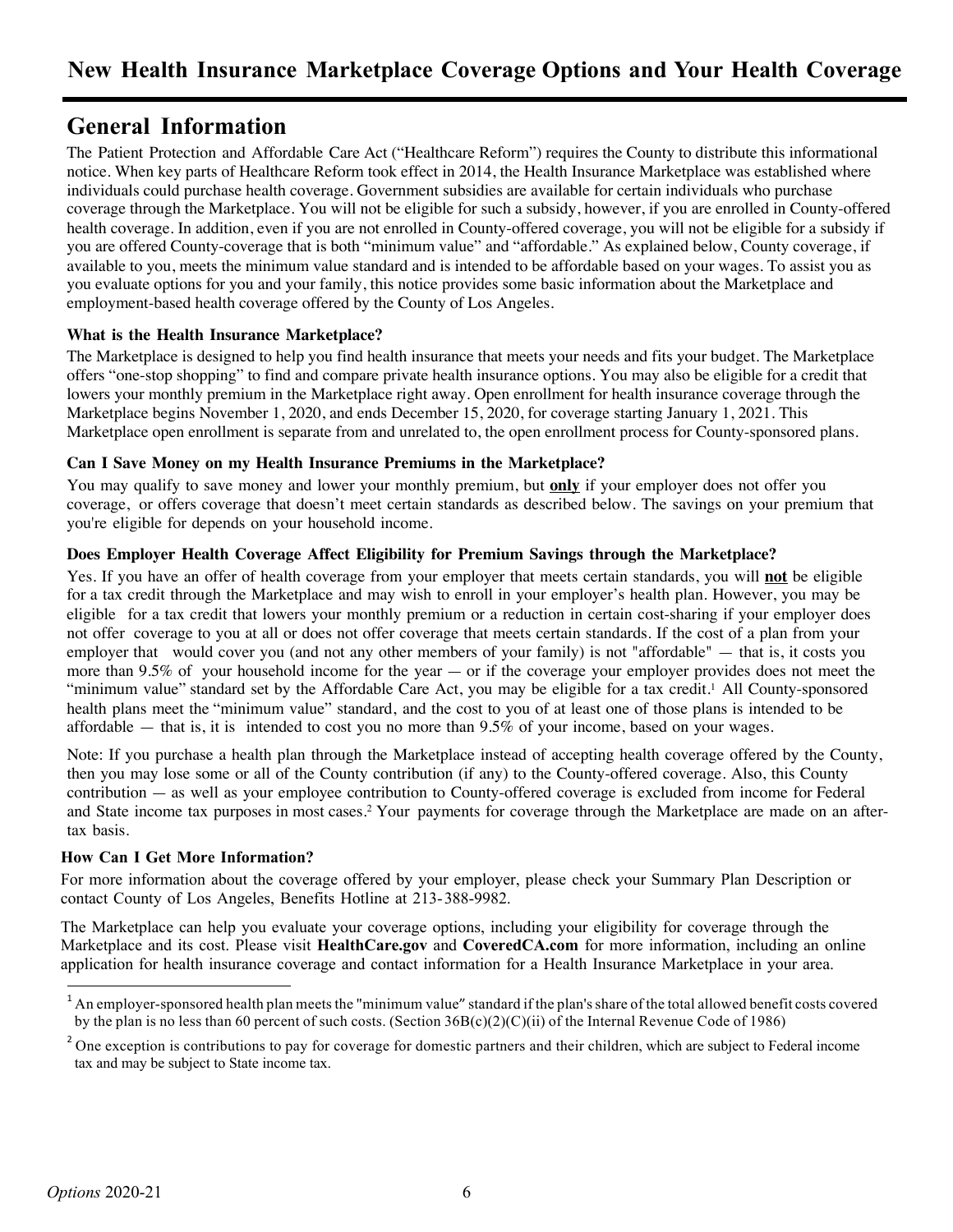# **Information About Health Coverage Offered by Your Employer**

This section contains information about any health coverage offered by your employer. If you decide to complete an application for coverage in the Marketplace, you will be asked to provide this information.

| <b>Employer Name</b>                                                                                                         | <b>Employer Identification Number (EIN)</b>      |                 |  |  |
|------------------------------------------------------------------------------------------------------------------------------|--------------------------------------------------|-----------------|--|--|
| County of Los Angeles                                                                                                        | 95-6000927W                                      |                 |  |  |
| <b>Employer Address</b>                                                                                                      | <b>Employer Phone Number</b>                     |                 |  |  |
| 3333 Wilshire Blvd. Suite 1000                                                                                               | 213-388-9982                                     |                 |  |  |
| <b>City</b>                                                                                                                  | <b>State</b>                                     | <b>Zip Code</b> |  |  |
| Los Angeles                                                                                                                  | <b>CA</b>                                        | 90010           |  |  |
| Who can we contact about employee health coverage at this job?<br>Department of Human Resources - Employee Benefits Division |                                                  |                 |  |  |
| Phone number (if different from above)                                                                                       | <b>Email address</b><br>ebenefit@hr.lacounty.gov |                 |  |  |

**Here is some basic information about health coverage offered by this employer:**

### $\Box$  As your employer, we offer a health plan to:

¨**All employees.**

S **Some employees. Eligible employees are:**

All full-time permanent, temporary, and qualifying part-time employees.

## ¨ **With respect to dependents:**

## S**Wedooffer coverage.Eligibledependentsare:**

Spouse, children, domestic partner, domestic partner's children.

## ¨ **We do not offer coverage.**

### $\boxtimes$  If checked, this coverage meets the "minimum value" standard, and the cost of this coverage to you **is intended to be affordable, based on employee wages.**

Even if your employer intends your coverage to be affordable, you may still be eligible for a premium *discount through the Marketplace. The Marketplace will use your household income, along with other factors,* to determine whether you may be eligible for a premium discount. If, for example, your wages vary from week to week (perhaps you are an hourly employee or you work on a commission basis), if you are newly *employed mid-year, or if you have other income losses, you may still qualify for a premium discount.*

If you decide to shop for coverage in the Marketplace, **HealthCare.gov** will guide you through the process. Covered California is California's health insurance exchange. Visit **CoveredCA.com** for more information.

# **Women's Health and Cancer Rights Act of 1998 Notice**

As required by the Women's Health and Cancer Rights Act of 1998 (WHCRA), each medical plan provides coverage for the following breast reconstruction procedures in connection with mastectomies:

- All stages of reconstruction of the breast on which the mastectomy was performed;
- Surgery and reconstruction of the other breast to produce a symmetrical appearance; and
- Prostheses and treatment of physical complications at all stages of the mastectomy, including lymphedemas.

Coverage is provided in a manner determined in consultation with the attending physician and the patient. The deductible and the copayment requirements that apply to other covered services also apply to these postmastectomy reconstructive and treatment services. Therefore, deductibles and coinsurance apply. If you would like more information on WHCRA benefits, call your medical plan.